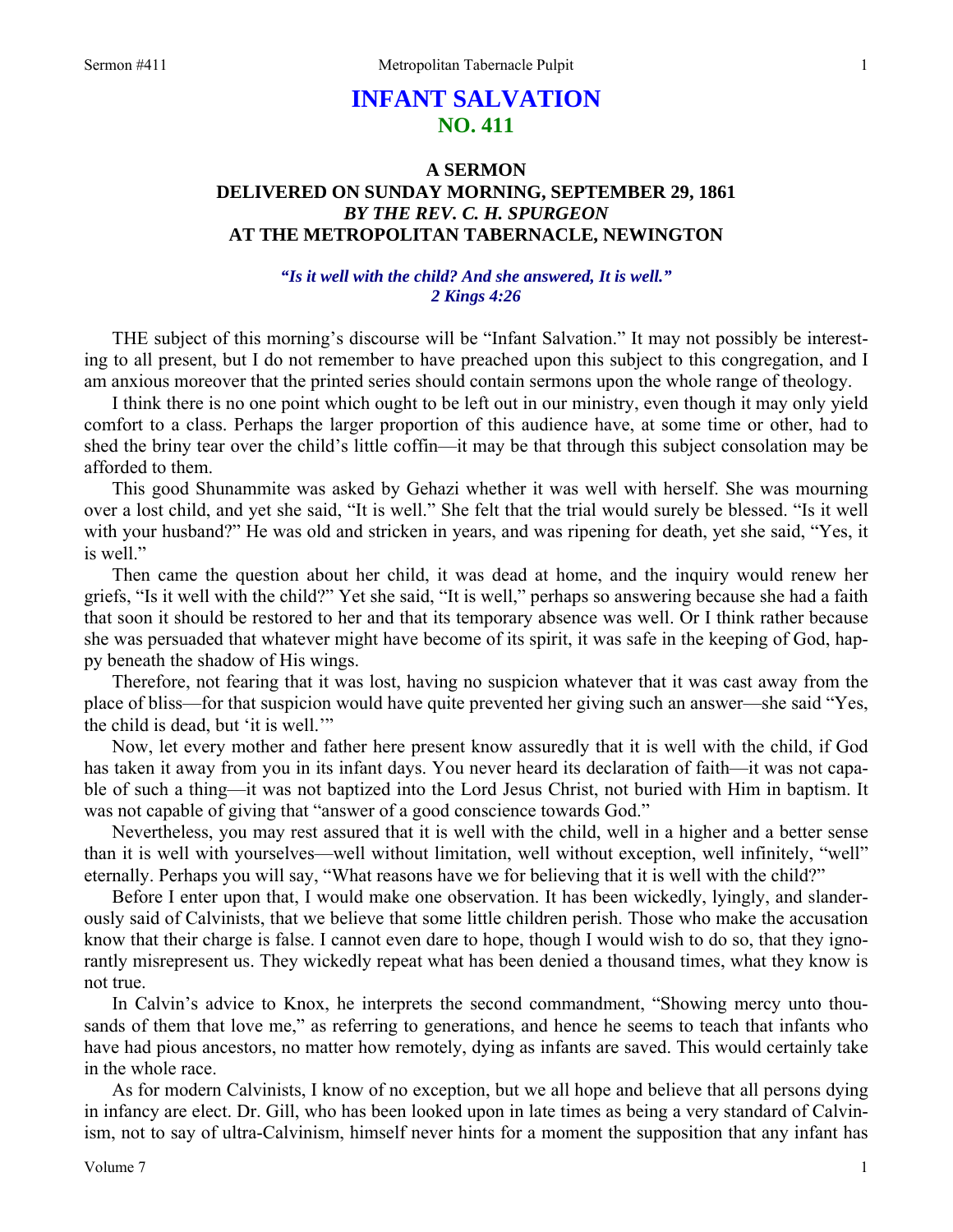perished, but affirms of it that it is a dark and mysterious subject, but that it is his belief, and he thinks he has Scripture to warrant it, that they who have fallen asleep in infancy have not perished, but have been numbered with the chosen of God, and so have entered into eternal rest.

We have never taught the contrary, and when the charge is brought, I repudiate it and say, "*You* may have said so, *we* never did, and you know we never did. If you dare to repeat the slander again, let the lie stand in scarlet on your very cheek if you are capable of a blush." We have never dreamed of such a thing.

With very few and rare exceptions, so rare that I never heard of them except from the lips of slanderers, we have never imagined that infants dying as infants have perished, but we have believed that they enter into the paradise of God.

First then, this morning, I shall endeavor to *explain the way in which we believe infants are saved*. Secondly, *give reasons for so believing*. And then, thirdly, *seek to bring out a practical use of the subject*.

#### **I.** First of all, THE WAY IN WHICH WE BELIEVE INFANTS TO BE SAVED.

Some ground the idea of the eternal blessedness of the infant upon its *innocence*. We do no such thing. We believe that the infant fell in the first Adam, "For in Adam all died." All Adam's posterity, whether infant or adult, were represented by him—he stood for them all, and when he fell, he fell for them all.

There was no exception made at all in the covenant of works made with Adam as to infants dying. And inasmuch as they were included in Adam, though they have not sinned after the similitude of Adam's transgression, they have original guilt. They are "born in sin and shapen in iniquity; in sin do their mothers conceive them." So says David of himself and (by inference) of the whole human race.

If they are saved, we believe it is not because of any natural innocence. They enter heaven by the very same way that we do—they are received in the name of Christ. "Other foundation can no man lay than that which is laid," and I do not think nor dream that there is a different foundation for the infant than that which is laid for the adult.

And equally is it far from our minds to believe that infants go to heaven through *baptism—*we say, in the first place, that we believe infant sprinkling to be a human and carnal invention, an addition to the Word of God, and therefore wicked and injurious. When we reflect that it is rendered into something worse than superstition by being accompanied with falsehood, when children are taught that in their baptism they are made the children of God and inheritors of the kingdom of heaven, which is as base a lie as ever was forged in hell or uttered beneath the copes of heaven. Our spirit sinks at the fearful errors which have crept into the church through the one little door of infant sprinkling.

No. children are not saved because they are baptized, for if so, the Puseyite is quite right in refusing to bury our little children if they die unbaptized. Yes, the barbarian is quite right in driving the parent, as he does to this day, from the churchyard of his own national church, and telling him that his child may rot above ground, and that it shall not be buried except it be at the dead of night, because the superstitious drops have never fallen on its brow.

He is right enough if that baptism made the child a Christian, and if that child could not be saved without it. But a thing so revolting to feeling is at once to be eschewed by Christian men. The child is saved, if snatched away by death as we are, on another ground than that of rites and ceremonies, and the will of man.

On what ground, then, do we believe the child to be saved? We believe it to be as lost as the rest of mankind, and as truly condemned by the sentence which said, "In the day that thou eatest thereof thou shalt surely die." It is saved because it is *elect.* In the compass of election in the Lamb's Book of Life, we believe there shall be found written millions of souls who are only shown on earth and then stretch their wings for heaven.

They are saved, too, because they were *redeemed* by the precious blood of Jesus Christ. He who shed His blood for all His people, bought them with the same price with which He redeemed their par-

2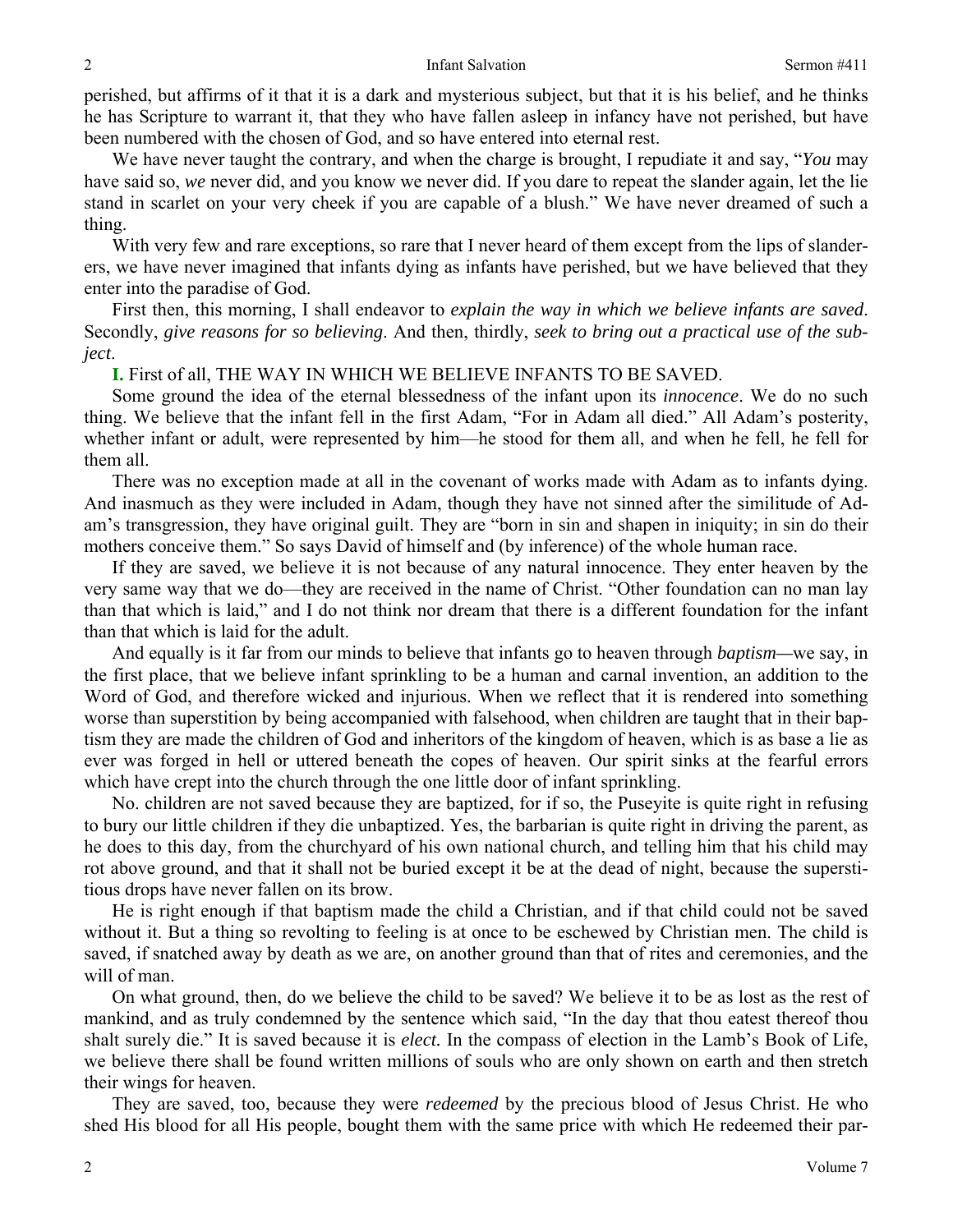ents, and therefore are they saved because Christ was sponsor for them, and suffered in their room and stead.

They are saved, again, not without *regeneration*, for, "except a man"—the text does not mean an adult man, but a person, a being of the human race—"except a man be born again, he cannot see the kingdom of God." No doubt, in some mysterious manner the Spirit of God regenerates the infant soul, and it enters into glory made meet to be a partaker of the inheritance of the saints in light.

That this is possible is proved from Scripture instances. John the Baptist was filled with the Holy Ghost from his mother's womb. We read of Jeremiah also, that the same had occurred to him. And of Samuel we find that while yet a babe the Lord called him. We believe, therefore, that even before the intellect can work, God, who works not by the will of man, nor by blood, but by the mysterious agency of His Holy Spirit, creates the infant soul a new creature in Christ Jesus, and then it enters into the "rest which remaineth for the people of God."

By election, by redemption, by regeneration, the child enters into glory, by the selfsame door by which every believer in Christ Jesus hopes to enter, and in no other way. If we could not suppose that children could be saved in the same way as adults, if it would be necessary to suppose that God's justice must be infringed, or that His plan of salvation must be altered to suit their cases, then we should be in doubt.

But we can see that with the same appliances, by the same plan, on precisely the same grounds, and through the same agencies, the infant soul can behold the Savior's face in glory everlasting, and therefore we are at ease upon the matter.

**II.** This brings me now to note THE REASONS WHY WE THUS THINK INFANTS ARE SAVED.

First, we ground our conviction very much upon the *goodness of the nature of God*. We say that the opposite doctrine, that some infants perish and are lost, is altogether repugnant to the idea which we have of Him whose name is love. If we had a God whose name was Moloch, if God were an arbitrary tyrant, without benevolence or grace, we could suppose some infants being cast into hell.

But our God, who hears the young ravens when they cry, certainly will find no delight in the shrieks and cries of infants cast away from His presence. We read of Him that He is so tender, that He cares for oxen, that He would not have the mouth of the ox muzzled that treads out the corn. Nay, He cares for the bird upon the nest, and would not have the mother bird killed while sitting upon its nest with its little ones.

He made ordinances and commands even for irrational creatures. He finds food for the most loathsome animal, nor does He neglect the worm any more than the angel, and shall we believe with such universal goodness as this, that He would cast away the infant soul? I say it would be clean contrary to all that we have ever read or ever believed of Him, that our faith would stagger before a revelation which would display a fact so singularly exceptional to the tenor of His other deeds.

We have learned to humbly submit our judgments to His will, and we dare not criticize or accuse the Lord of All. We believe Him to be just, let Him do as He may, and therefore, whatever He might reveal, we would accept. But He never has, and I think He never will require of us so desperate a stretch of faith as to see goodness in the eternal misery of an infant cast into hell.

You remember when Jonah—petulant, quick-tempered Jonah—would have Nineveh perish, God gave it as the reason why Nineveh should not be destroyed, that there were in it more than six score thousand infants—persons, He said, who knew not their right hand from their left. If He spared Nineveh that their mortal life might be spared, do you think that their immortal souls shall be needlessly cast away? I only put it to your own reason. It is not a case where we need much argument. Would *your* God cast away an infant? If yours could, I am happy to say he is not the God that I adore.

Again, we think it would be utterly inconsistent with *the known character of our Lord Jesus Christ*. When His disciples put away the little children whom their anxious mothers brought to Him, Jesus said, "Suffer the little children to come unto me, and forbid them not: for of such is the kingdom of heaven,"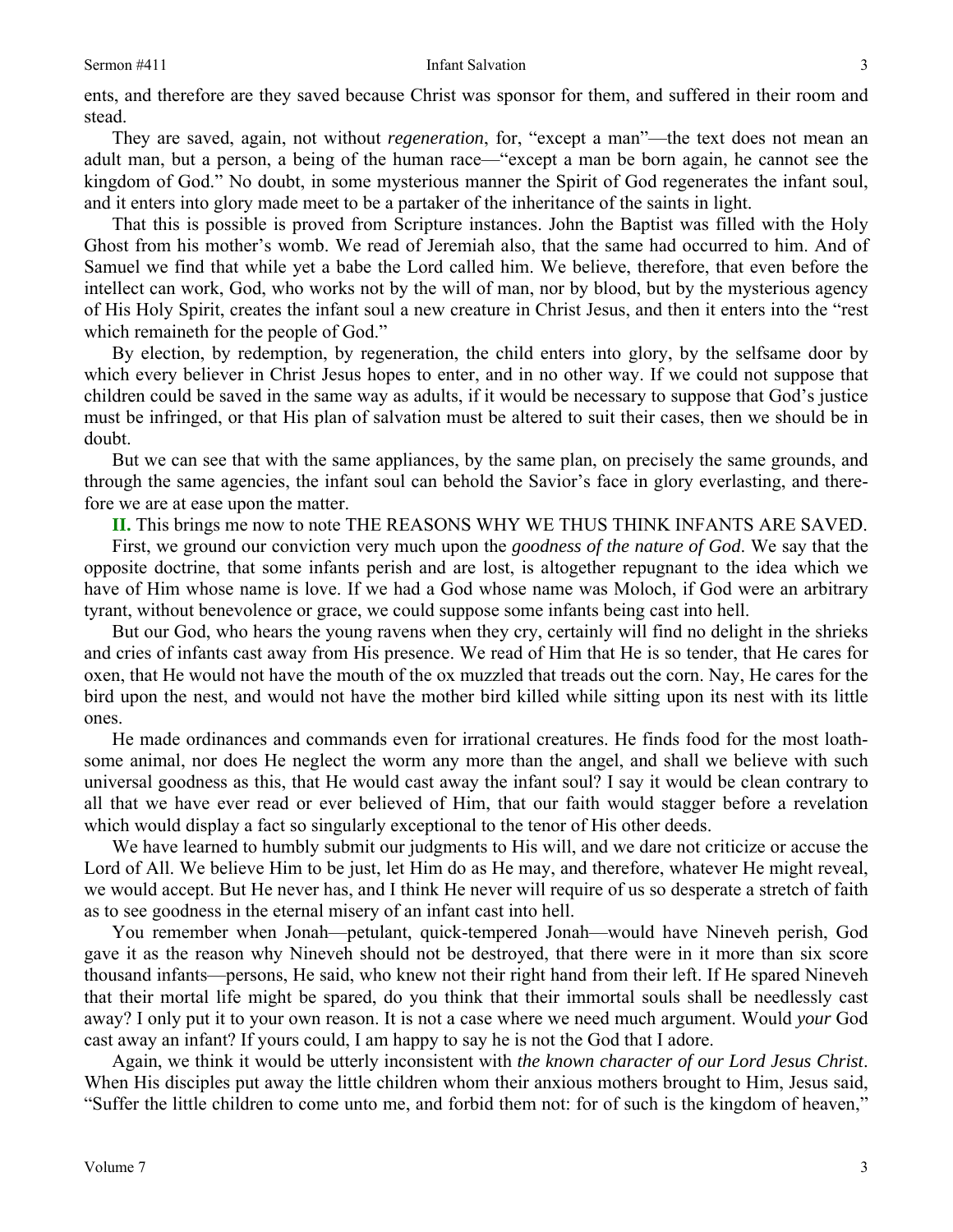by which He taught, as John Newton very properly says, that such as these made up a very great part of the kingdom of heaven.

And when we consider that upon the best statistics it is calculated that more than one third of the human race dies in infancy, and probably if we take into calculation those districts where infanticide prevails, as in heathen countries such as China and the like, perhaps one half of the population of the world die before they reach adult years—the saying of the Savior derives great force indeed, "Of such is the kingdom of heaven."

If some remind me that the kingdom of heaven means the dispensation of grace on earth, I answer, yes, it does, and it means the same dispensation in heaven too. For while part of the kingdom of heaven is on earth in the church, since the church is always one, that other part of the church which is above is also the kingdom of heaven.

We know this text is constantly used as a proof of baptism, but in the first place, Christ did not baptize them, for "Jesus Christ baptized not." In the second place, His disciples did not baptize them, for they withstood their coming and would have driven them away. Then, if Jesus did not, and His disciples did not, who did? It has no more to do with baptism than with circumcision.

There is not the slightest allusion to baptism in the text or in the context. And I can prove the circumcision of infants from it with quite as fair logic as others attempt to prove infant baptism. However, it does prove this, that infants compose a great part of the family of Christ, and that Jesus Christ is known to have had a love and amiableness towards the little ones.

When they shouted in the temple, "Hosanna!" did He rebuke them? No, but rejoiced in their boyish shouts. "Out of the mouths of babes and sucklings hath God ordained strength," and does not that text seem to say that in heaven there shall be "perfect praise" rendered to God by multitudes of cherubs who were here on earth—your little ones rocked in your bosom—and then suddenly snatched away to heaven.

I could not believe it of Jesus, that He would say to little children, "Depart, ye accursed, into everlasting fire in hell!" I cannot conceive it possible of Him as the loving and tender one, that when He shall sit to judge all nations, He should put the little ones on the left hand, and should banish them forever from His presence.

Could He address them and say to them, "I was an hungred, and ye gave me no meat. I was thirsty, and ye gave me no drink; sick, and in prison, and ye visited me not?" How *could* they do it? And if the main reason of damnation lie in sins of omission like these, which it was not possible for them to commit for want of power to perform the duty, how, then, shall He condemn and cast them away?

Furthermore, we think that *the ways of grace*, if we consider them, render it highly improbable, not to say impossible, that an infant soul should be destroyed. What says Scripture? "Where sin abounded, grace did much more abound." Such a thing as that could not be said of an infant cast away.

We know that God is so abundantly gracious that such expressions as the "unsearchable riches of Christ," "God who is rich in mercy," "A God full of compassion," "The exceeding riches of his grace," and the like, are truly applicable without exaggeration or hyperbole. We know that He is good to all, and His tender mercies are over all His works, and that in grace He is able to do "exceeding abundantly above what we can ask or even think."

The grace of God has sought out in the world the greatest sinners. It has not passed by the vilest of the vile. He who called himself the chief of sinners was a partaker of the love of Christ. All manner of sin and of blasphemy have been forgiven unto man. He has been able to save unto the uttermost them who come unto God by Christ, and does it seem consistent with such grace as this that it should pass by the myriads upon myriads of little ones who wear the image of the earthy Adam, and never stamp upon them the image of the heavenly?

I cannot conceive such a thing. He that has tasted, and felt, and handled the grace of God, will, I think, shrink instinctively from any other doctrine than this, that infants dying such, are most assuredly saved.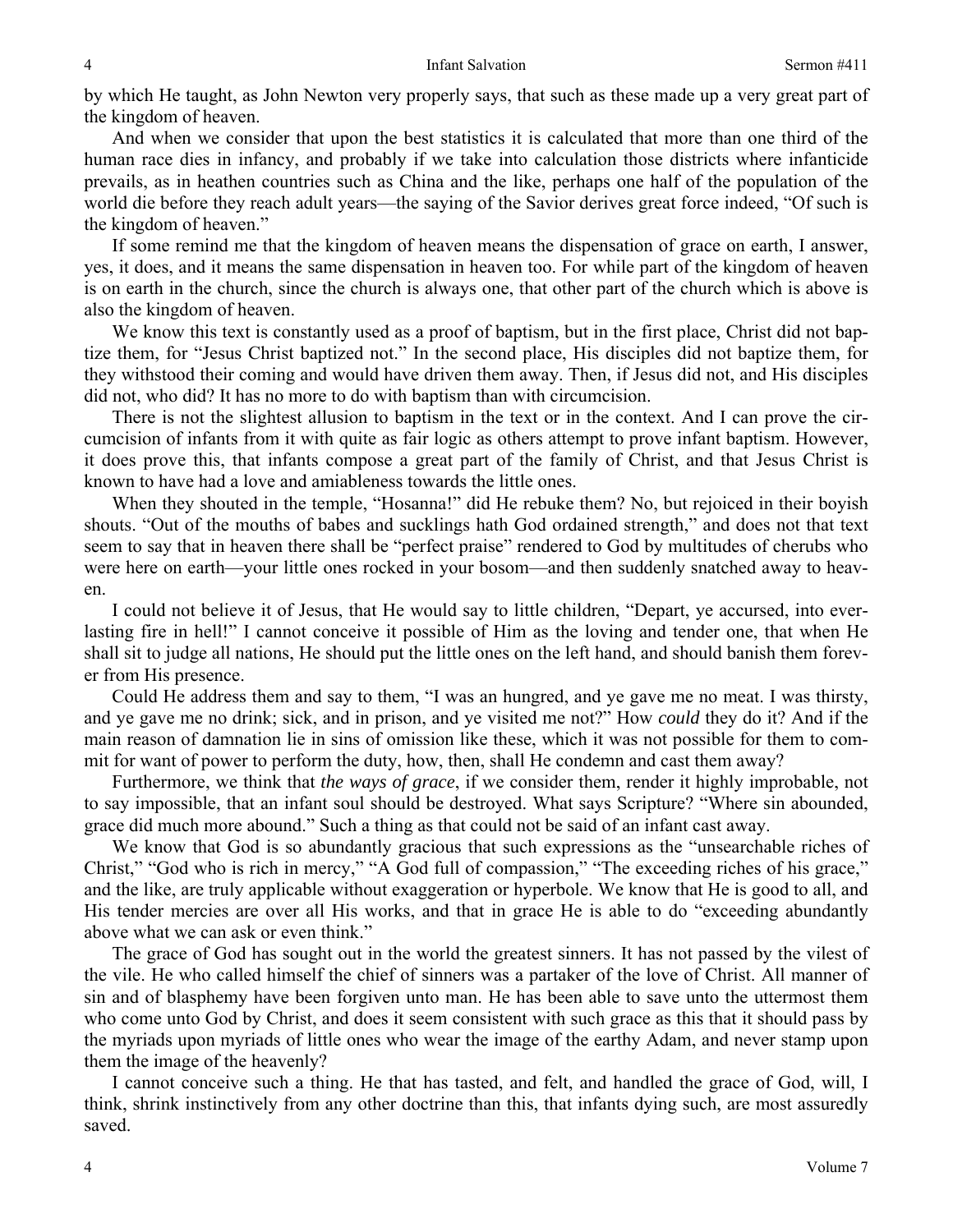#### Sermon #411 Infant Salvation

Once again, one of the strongest inferential arguments is to be found in the fact that Scripture positively states that *the number of saved souls at the last will be very great*. In the Revelation, we read of a number that no man can number. The psalmist speaks of them as numerous as dew drops from the womb of the morning. Many passages give to Abraham, as the father of the faithful, a seed as many as the stars of heaven or as the sand on the seashore.

Christ is to see of the travail of His soul and be satisfied—surely it is not a little that will satisfy Him. The virtue of the precious redemption involves a great host who were redeemed. All Scripture seems to teach that heaven will not be a narrow world, that its population will not be like a handful gleaned out of a vintage, but that Christ shall be glorified by ten thousands times ten thousand whom He has redeemed with His blood.

Now, where are they to come from? How small a part of the map could be called Christian! Look at it. Out of that part which could be called Christian, how small a portion of them would bear the name of believer! How few could be said to have even a nominal attachment to the church of Christ? Out of this, how many are hypocrites and know not the truth of God!

I do not see it possible, unless indeed the millennium age should soon come, and then far exceed a thousand years. I do not see how it is possible that so vast a number should enter heaven, unless it be on the supposition that infant souls constitute the great majority.

It is a sweet belief to my own mind that there will be more saved than lost, for in all things Christ is to have the pre-eminence, and why not in this? It was the thought of a great divine that perhaps at the last the number of the lost would not bear a greater proportion to the number of the saved, than do the number of criminals in jails to those who are abroad in a properly-conducted state. I hope it may be found to be so.

At any rate, it is not my business to be asking, "Lord, are there few that shall be saved?" The gate is strait, but the Lord knows how to bring thousands through it without making it any wider, and we ought not to seek to shut any out by seeking to make it narrower.

Oh! I do know that Christ will have the victory, and that as He is followed by streaming hosts, the black prince of hell will never be able to count as many followers in his dreary train as Christ in His resplendent triumph. And if so, we *must* have the children saved. Yes, brethren, if not so, we *must have them*, because we feel they must be numbered with the blessed and dwell with Christ hereafter.

Now, for one or two *incidental matters which occur in Scripture*, which seem to throw a little light also on the subject. You have not forgotten the case of David. His child by Bathsheba was to die as a punishment for the father's offense. David prayed, and fasted, and vexed his soul. At last, they tell him the child is dead. He fasted no more, but he said, "I shall go to him, he shall not return to me."

Now, where did David expect to go? Why, to heaven surely. Then his child must have been there, for he said, "I shall go to him." I do not hear him say the same of Absalom. He did not stand over his corpse, and say, "I shall go to him." He had no hope for that rebellious son. Over this child it was not— "O my son! would to God I had died for thee!" No, he could let this babe go with perfect confidence, for he said, "I shall go to him."

"I know," he might have said, "that He has made with me an everlasting covenant, ordered in all things and sure, and when I walk through the valley of the shadow of death I shall fear no evil, for He is with me. I shall go to my child and in heaven we shall be reunited with each other."

You remember, too, those instances which I have already quoted, where children are said to have been sanctified from the womb? It casts this light upon the subject, it shows it not to be impossible that a child should be a partaker of grace while yet a babe.

Then you have the passage, "Out of the mouths of babes and sucklings he hath perfected praise." The coming out of Egypt was a type of the redemption of the chosen seed, and you know that in that case the little ones were to go forth—nay, not even a hoof was to be left behind. Why not children in the greater deliverance to join in the song of Moses and of the Lamb?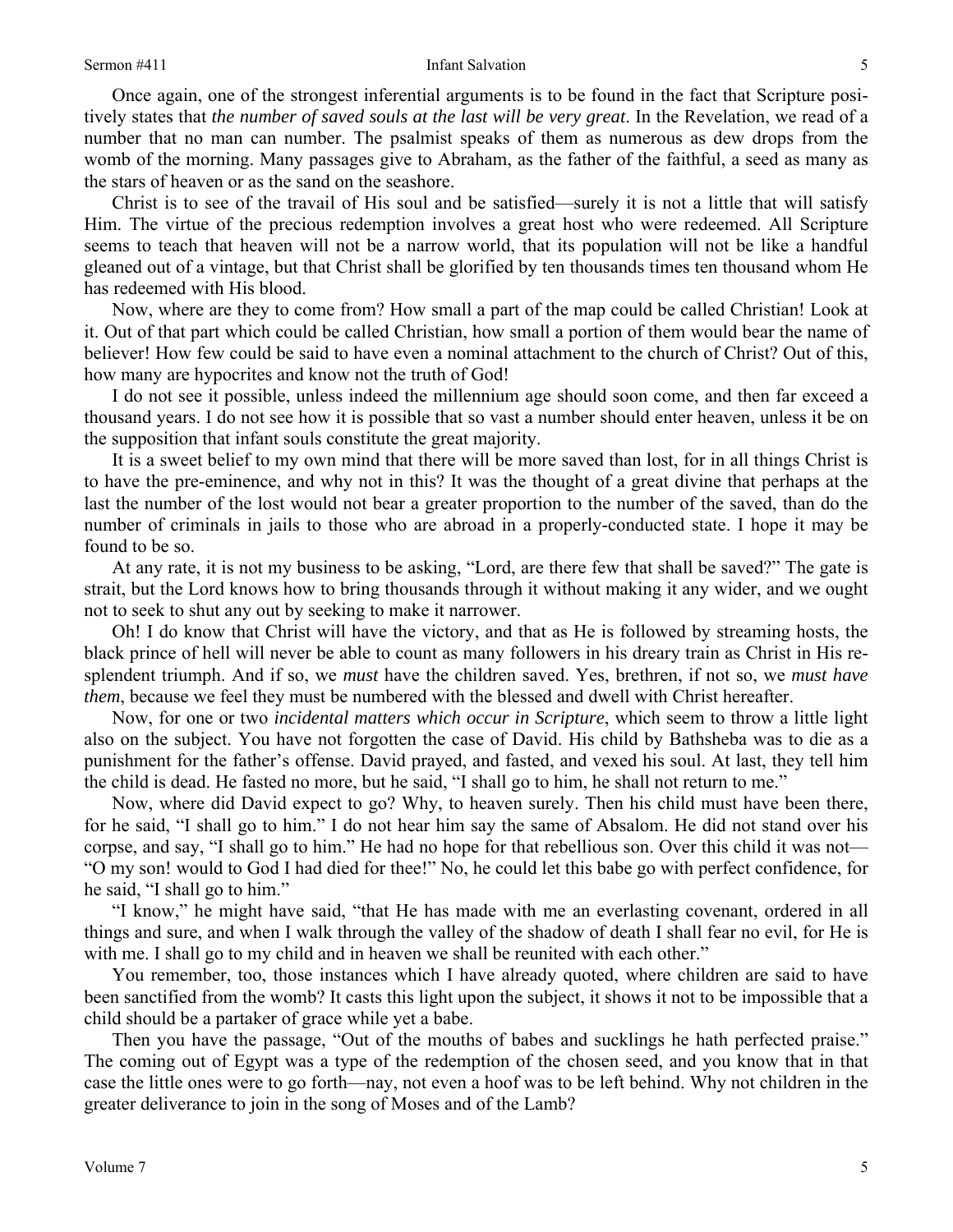And there is a passage in Ezekiel, for where we have but little, we must pick up even the crumbs, and do as our Master did—gather up the fragments that nothing be lost—there is a passage in Ezekiel, sixteenth chapter, twenty-first verse, where God is censuring His people for having given up their little infants to Moloch, having caused them to pass through the fire, and He says of these little ones, "Thou hast slain *my* children, and delivered them to cause them to pass through the fire." So, then, they were God's children. Those little ones who died in the red-hot arms of Moloch while babes, God calls them, "my children."

We may, therefore, believe concerning all those who have fallen asleep in these early days of life, that Jesus said of them, "These are My children," and that He now today, while He leads His sheep unto loving fountains of water, does not forget to carry out His own injunction, "Feed my lambs." Yea, today even He carries "the lambs in his bosom," and even before the eternal throne He is not ashamed to say, "Behold I and the children whom thou hast given me."

There is another passage in Scripture which I think may be used. In the first chapter of Deuteronomy, there has been a threat pronounced upon the children of Israel in the wilderness, that, with the exception of Caleb and Joshua, they should never see the promised land. Nevertheless, it is added, "Your little ones, which ye said should be a prey, and your children, which in that day had no knowledge between good and evil, they shall go in thither, and unto them will I give it, and they shall possess it."

To you, fathers and mothers, who fear not God, who live and die unbelieving, I would say your unbelief cannot shut your children out of heaven, and I bless God for that. While you cannot lay hold on that text which says, "The promise is unto us and our children, even to as many as the Lord our God shall call," yet, inasmuch as the sin of the generation in the wilderness did not shut the next generation out of Canaan, but they did surely enter in, so the sin of unbelieving parents shall not necessarily be the ruin of their children, but they shall still, through God's sovereign grace and His overflowing mercy, be made partakers of the rest which He has reserved for His people.

Understand that this morning I have not made a distinction between the children of godly and ungodly parents. If they die in infancy, I do not care who is their father, nor who their mother—they are saved. I do not even endorse the theory of a good Presbyterian minister who supposes that the children of godly parents will have a better place in heaven than those who happen to be sprung from ungodly ones. I do not believe in any such thing.

I am not certain that there are any degrees in heaven at all, and even if there were, I am not clear that even that would prove our children to have any higher rights than others. All of them without exception, from whosoever loins they may have sprung, will, we believe, not by baptism, not by their parents' faith, but simply as we are all saved through the election of God, through the precious blood of Christ, through the regenerating influence of the Holy Spirit, attain to glory and immortality, and wear the image of the heavenly as they have worn the image of the earthy.

### **III.** I now come to make a PRACTICAL USE OF THE DOCTRINE.

First, let it be a *comfort to bereaved parent*s. You say it is a heavy cross that you have to carry. Remember, *it is easier to carry a dead cross than a living one*. To have a living cross is indeed a tribulation—to have a child who is rebellious in his childhood, vicious in his youth, debauched in his manhood! Ah, would God that he had died from birth. Would God that he had never seen the light!

Many a father's hairs have been brought with sorrow to the grave through his living children, but I think never through his dead babes. Certainly not if he were a Christian and were able to take the comfort of the apostle's words—"We sorrow not as they that are without hope."

So you would have your child live? Ah, if you could have drawn aside the veil of destiny and have seen to what he might have lived! Would you have had him live to ripen for the gallows? Would you have him live to curse his father's God? Would you have him live to make your home wretched, to make you wet your pillow with tears, and send you to your daily work with your hands upon your loins because of sorrow?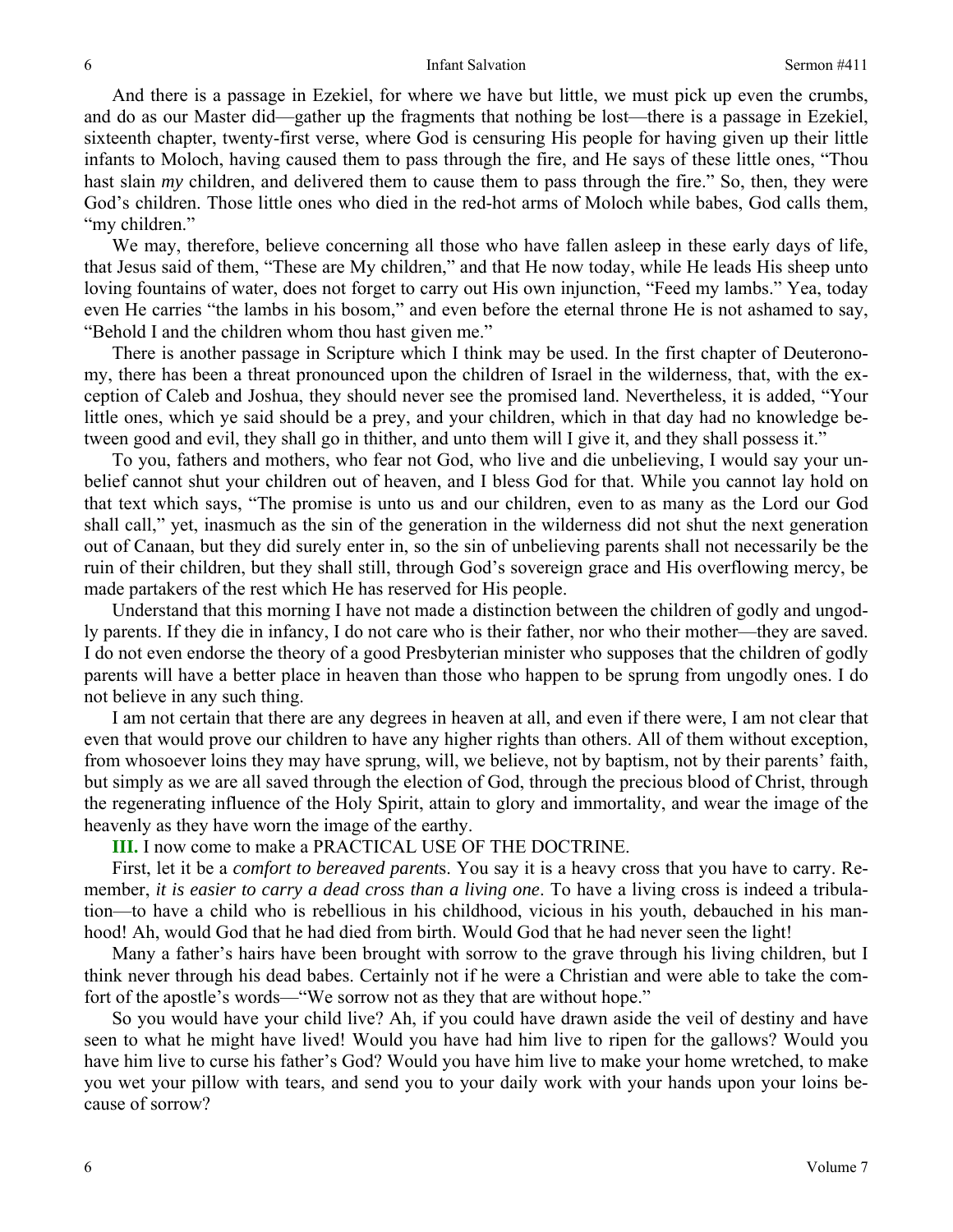#### Sermon #411 Infant Salvation

Such might have been the case. It is not so now, for your little one sings before the throne of God. Do you know from what sorrows your little one has escaped? You have had enough yourself. It was born of woman, it would have been of few days and full of trouble as you are. It has escaped those sorrows. Do you lament that? Remember, too, your own sins, and the deep sorrow of repentance. Had that child lived, it would have been a sinner, and it must have known the bitterness of conviction of sin. It has escaped that. It rejoices now in the glory of God. Then would you have it back again?

Bereaved parents, could you for a moment see your own offspring above, I think you would very speedily wipe away your tears. There among the sweet voices which sing the perpetual carol may be heard the voice of your own child—an angel now, and you the mother of a songster before the throne of God.

You might not have murmured had you received the promise that your child should have been elevated to the peerage. It has been elevated higher than that—to the peerage of heaven. It has received the dignity of the immortals. It is robed in better than royal garments. It is more rich and more blessed than it could have been if all the crowns of earth could have been put upon its head. Wherefore, then, could you complain?

An old poet has penned a verse well-fitted for an infant's epitaph—

*"Short was my life, the longer is my rest, God takes those soonest whom He loveth best, Who's born today, and dies tomorrow, Loses some hours of joy, but months of sorrow. Other diseases often come to grieve us, Death strikes but once, and that stroke doth relieve us."* 

Your child has had that one stroke, and has been relieved from all these pains, and you may say of it, this much we know, he is supremely blessed, has escaped from sin, and care, and woe, and with the Savior rests. "Happy the babe," says Hervey, "who,

> *Privileged by faith, a shorter labour, and a lighter weight, Received but yesterday the gift of breath, Ordered tomorrow to return to death."*

While another says, looking upward to the skies,

*"O blest exchange, O envied lot, Without a conflict crowned, Stranger to pain, in pleasure bless'd And without fame, renowned."* 

So is it. It is well to fight and win, but to win as fairly without the fight! It is well to sing the song of triumph after we have passed the Red Sea with all its terrors, but to sing the song without the sea is more glorious still!

I do not know that I would prefer the lot of a child in heaven myself. I think it is nobler to have borne the storm, and to have struggled against the wind and the rain. I think it will be a subject of congratulation through eternity, for you and me, that we did not come so easy a way to heaven, for it is only a pin's prick after all, this mortal life. Then there is exceeding great glory hereafter.

But yet, I think we may still thank God for those little ones, that they have been spared our sins, and spared our infirmities, and spared our pains, and are entered into the rest above. Thus says the Lord unto you, O Rachel, if you weep for your children, and refuse to be comforted because they are not—

7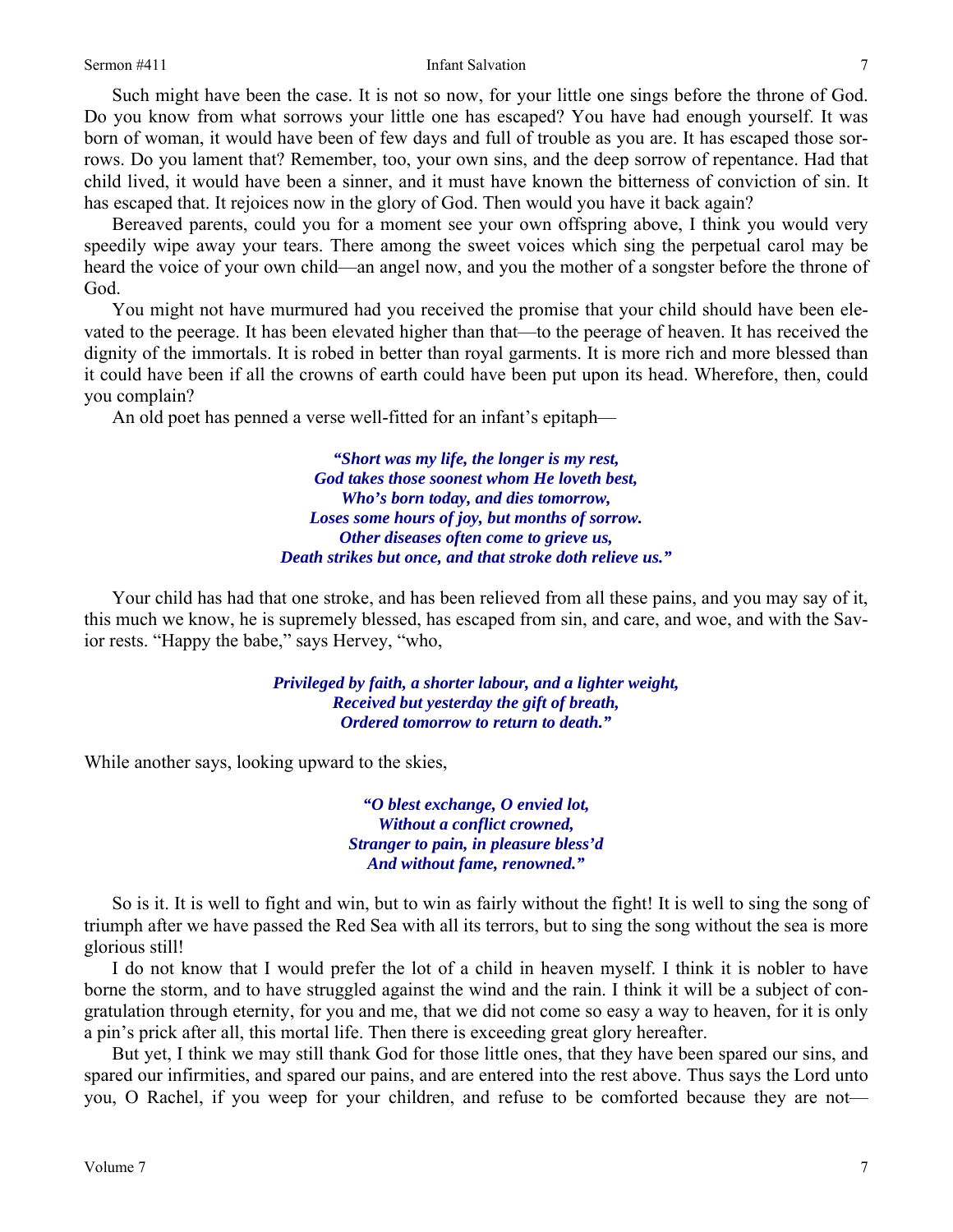"Restrain thy voice from weeping, and thine eyes from tears, for thy work shall be rewarded, saith the LORD, and they shall come again from the land of the enemy."

The next and perhaps more useful and profitable inference to be drawn from the text is this—many of you are parents who have children in heaven. Is it not a desirable thing that you should go there, too? And yet have I not in these galleries and in this area some, perhaps many, who have no hope hereafter? In fact, you have left that which is beyond the grave to be thought of another day, you have given all your time and thoughts to the short, brief, and unsatisfactory pursuits of mortal life.

Mother, unconverted mother, from the battlements of heaven your child beckons you to Paradise. Father, ungodly, impenitent father, the little eyes of that one who looked joyously on you, look down upon you now, and the lips which had scarcely learned to call you father, ere they were sealed by the silence of death, may be heard as with a still small voice, saying to you this morning, "Father, must we be forever divided by the great gulf which no man can pass?"

Does not nature itself put a kind of longing in your soul that you may be bound in the bundle of life with your own children? Then stop and think. As you are at present, you cannot hope for that, for your way is sinful, you have forgotten Christ, you have not repented of sin, you have loved the wages of iniquity.

I pray you go to your chamber this morning, and think of yourself as being driven from your little ones, banished forever from the presence of God, cast "where their worm dieth not and where their fire is not quenched." If you will think of these matters, perhaps the heart will begin to move, and the eyes may begin to flow, and then, may the Holy Spirit put before your eyes the cross of the Savior, the holy child Jesus! And remember, if you will turn your eye to Him, you shall live—if you believe on Him with all your heart, you shall be with Him where He is—with all those whom the Father gave Him who have gone before.

You need not be shut out. Will you sign your own doom and write your own death warrant? Neglect not this great salvation, but may the grace of God work with you to make you seek, for you shall find to make you knock, for the door shall be opened—to make you ask, for he who asks shall receive! O might I take you by the hand—perhaps you have come from a newly-made grave, or left the child at home dead, and God has made me a messenger to you this morning.

O might I take you by the hand and say, "We cannot bring him back again, the spirit is gone beyond recall, but you may follow!" Behold the ladder of light before you! The first step upon it is repentance, out of yourself. The next step is faith, into Christ, and when you are there, you are fairly and safely on your way, and ere long you shall be received at heaven's gates by those very little ones who have gone before, that they may come to welcome you when you land upon the eternal shores.

Yet another lesson of instruction, and I will not detain you much longer. What shall we say to parents who have living children? We have spoken of those who are dead—what shall we say of the living? I think I might say, reserve your tears, bereaved parents, for the children that live. You may go to the little grave, you may look upon it and say, "This, my child, is saved. It rests forever beyond all fear of harm."

You may come back to those who are sitting round your table, and you can look from one to the other and say, "These my children, many of them are unsaved." Out of God, out of Christ, some of them are just ripening into manhood and into womanhood, and you can plainly see that their heart is like every natural heart—desperately wicked. There is subject for weeping for you.

I pray you never cease to weep for them until they have ceased to sin. Never cease to hope for them until they have ceased to live. Never cease to pray for them until you yourself cease to breathe. Carry them before God in the arms of faith, and do not be desponding because they are not what you want them to be. They will yet be won if you have but faith in God.

Do not think that it is hopeless. He that saved *you* can save *them*. Take them one by one constantly to God's mercy seat and wrestle with Him, and say, "I will not let thee go except thou bless me." The